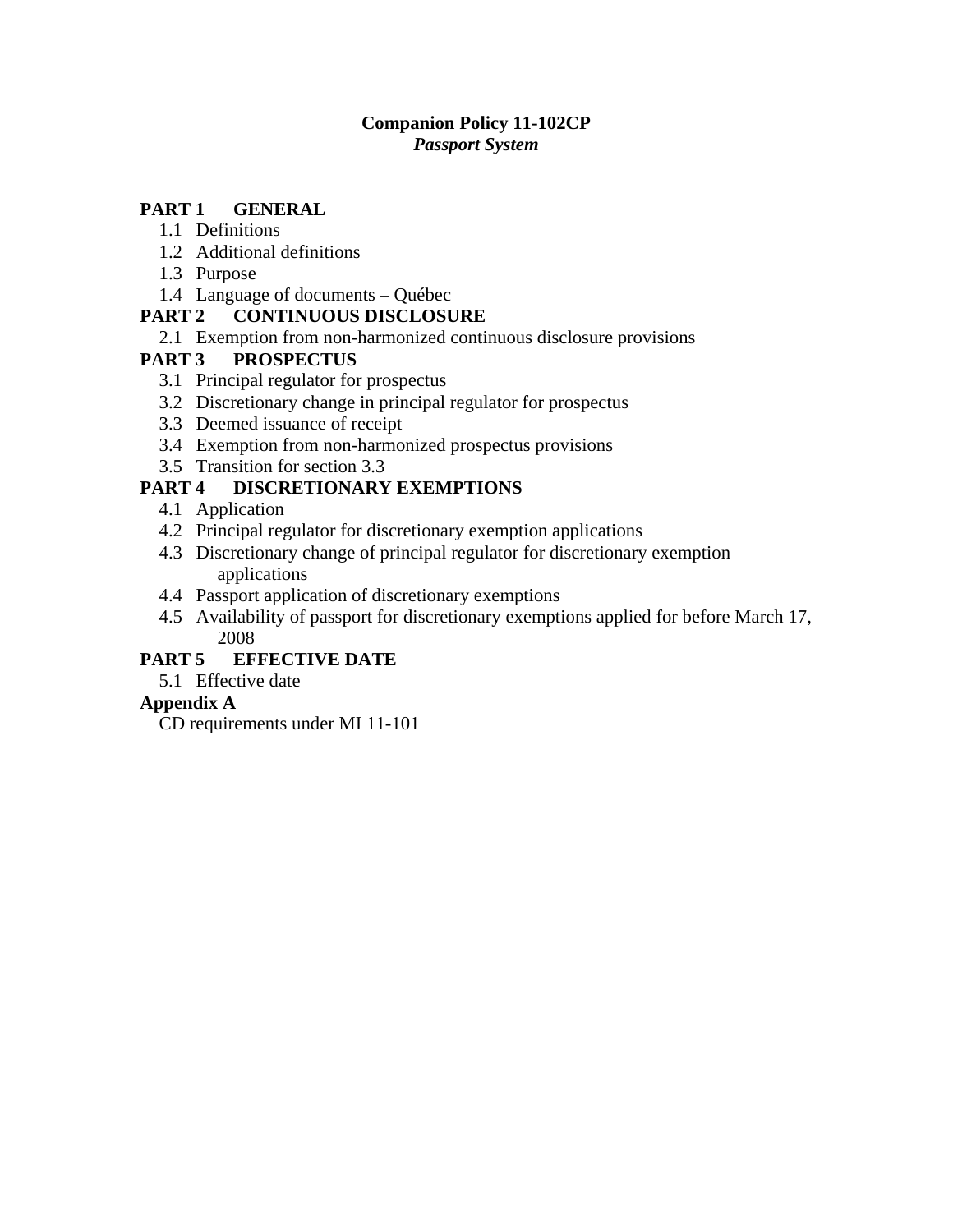### **Companion Policy 11-102CP**  *Passport System*

# <span id="page-1-0"></span>**PART 1 GENERAL**

## **1.1 Definitions**

In this policy,

"MI 11-101" means Multilateral Instrument 11-101 *Principal Regulator System*;

"non-principal jurisdiction" means, for a person or company, a jurisdiction other than the principal jurisdiction;

"NP 11-202" means National Policy 11-202 *Process for Prospectus Reviews in Multiple Jurisdictions*; and

"NP 11-203" means National Policy 11-203 *Process for Exemptive Relief Applications in Multiple Jurisdictions*.

### **1.2 Additional definitions**

Terms used in this policy and that are defined in NP 11-202 and NP 11-203 have the same meanings as in those national policies.

## **1.3 Purpose**

(1) **General –** Multilateral Instrument 11-102 *Passport System* (the Instrument) and this policy implement part of the passport system contemplated by the Provincial/Territorial Memorandum of Understanding Regarding Securities Regulation.

The Instrument gives each market participant a single window of access to the capital markets in multiple jurisdictions. It enables a person or company to deal only with its principal regulator to

- get deemed receipts in other jurisdictions (except Ontario) for a preliminary prospectus and prospectus, and
- obtain automatic exemptions in other jurisdictions (except Ontario) equivalent to most types of discretionary exemptions granted by the principal regulator.

(2) **Ontario** – The Ontario Securities Commission (OSC) has not adopted the Instrument, but the Instrument provides that the OSC can be a principal regulator for purposes of a prospectus filing under Part 3 or a discretionary exemption application under Part 4. Consequently, when the OSC issues a receipt for a prospectus to an issuer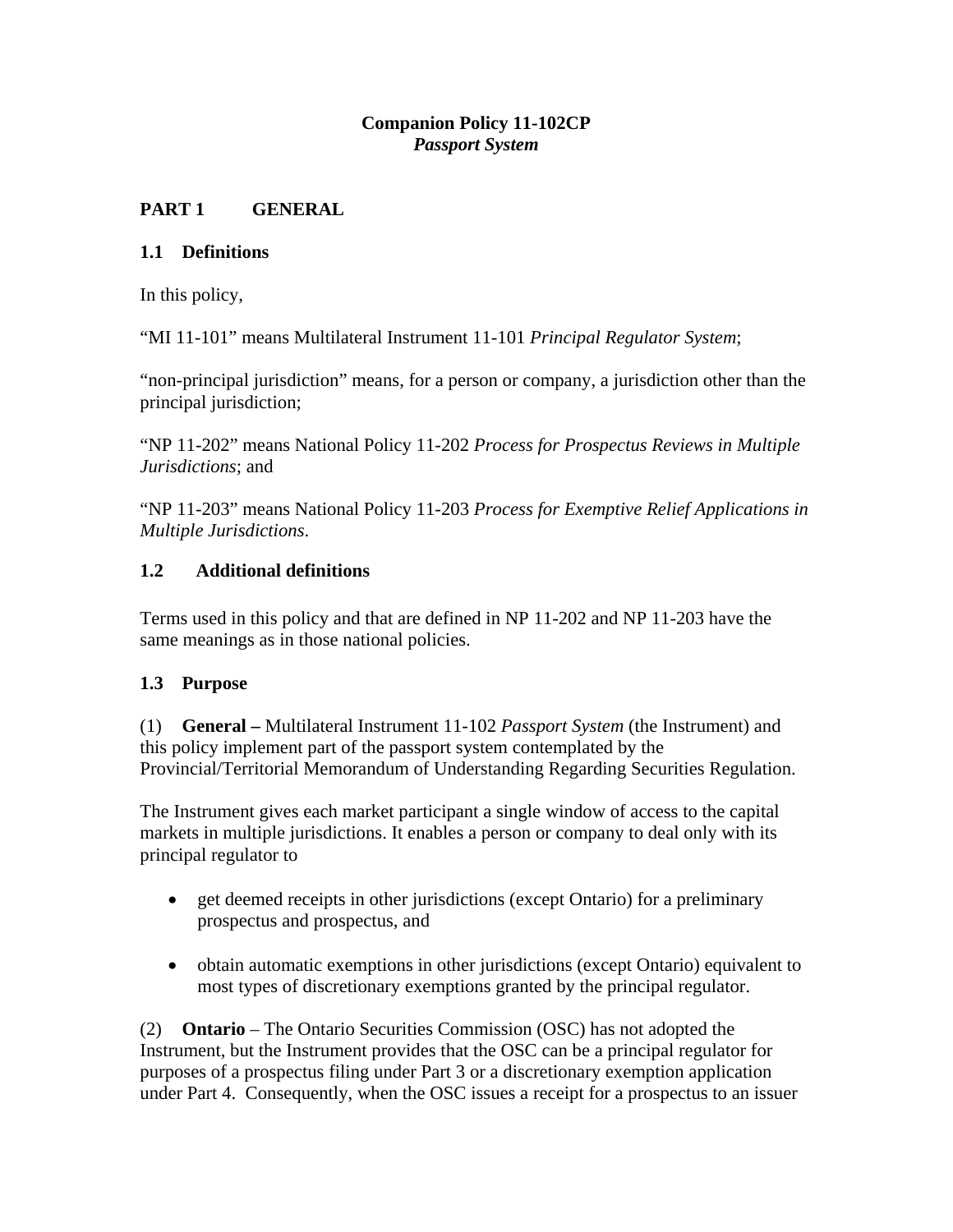whose principal jurisdiction is Ontario, a deemed receipt is automatically issued in each passport jurisdiction where the market participant filed the prospectus under the Instrument. Similarly, a market participant whose principal jurisdiction is Ontario obtains an automatic exemption from the equivalent provision of securities legislation of each passport jurisdiction for which the person who makes the application gives the notice described in section 4.7(1)(c) of the Instrument if the OSC grants the discretionary exemption.

(3) **Process** – NP 11-202 and NP 11-203 set out the processes for a market participant in any jurisdiction to obtain a deemed prospectus receipt or an automatic exemption in a passport jurisdiction. These policies also set out processes for a market participant in a passport jurisdiction to get a prospectus receipt or a discretionary exemption from the OSC.

NP 11-203 also sets out the process for seeking exemptive relief in multiple jurisdictions that falls outside the scope of the Instrument. NP 11-203 applies to a broad range of exemptive relief applications, not just to discretionary exemption applications from the provisions listed in Appendix D of the Instrument. For example, NP 11-203 applies to an application to be designated a reporting issuer, mutual fund, non-redeemable investment fund or insider. It also applies to an application for a discretionary exemption from a provision not listed in Appendix D of the Instrument.

Please refer to NP 11-202 and NP 11-203 for more details on these processes.

(4) **Interpretation of the Instrument** – As with all national or multilateral instruments, you should read the Instrument from the perspective of the local jurisdiction in which you want to obtain a deemed prospectus receipt or an automatic exemption. For example, if the Instrument does not specify where you file a document, it means that you must file it in the local jurisdiction.

To get a deemed receipt for a prospectus in the local jurisdiction, a filer must file the prospectus in the jurisdiction through SEDAR. Similarly, to get an automatic exemption based on a discretionary exemption granted in the principal jurisdiction, a filer must give notice under section 4.7(1)(c) of the Instrument to the securities regulatory authority or regulator in the local jurisdiction. Under section 4.7(2) of the Instrument, a filer can satisfy the latter requirement by giving notice to the principal regulator instead of the securities regulatory authority or regulator in the local jurisdiction.

(5) **Operation of law** – The provisions of the Instrument on prospectus receipt and discretionary exemptions produce automatic legal outcomes in the local jurisdiction that result from a decision made by the principal regulator. The effect is to make the law of the local jurisdiction apply to a market participant as if the non-principal regulator had made the same decision as the principal regulator.

(6) **Harmonized laws and their interpretation** – Most of the continuous disclosure and prospectus requirements are in rules or regulations, commonly referred to as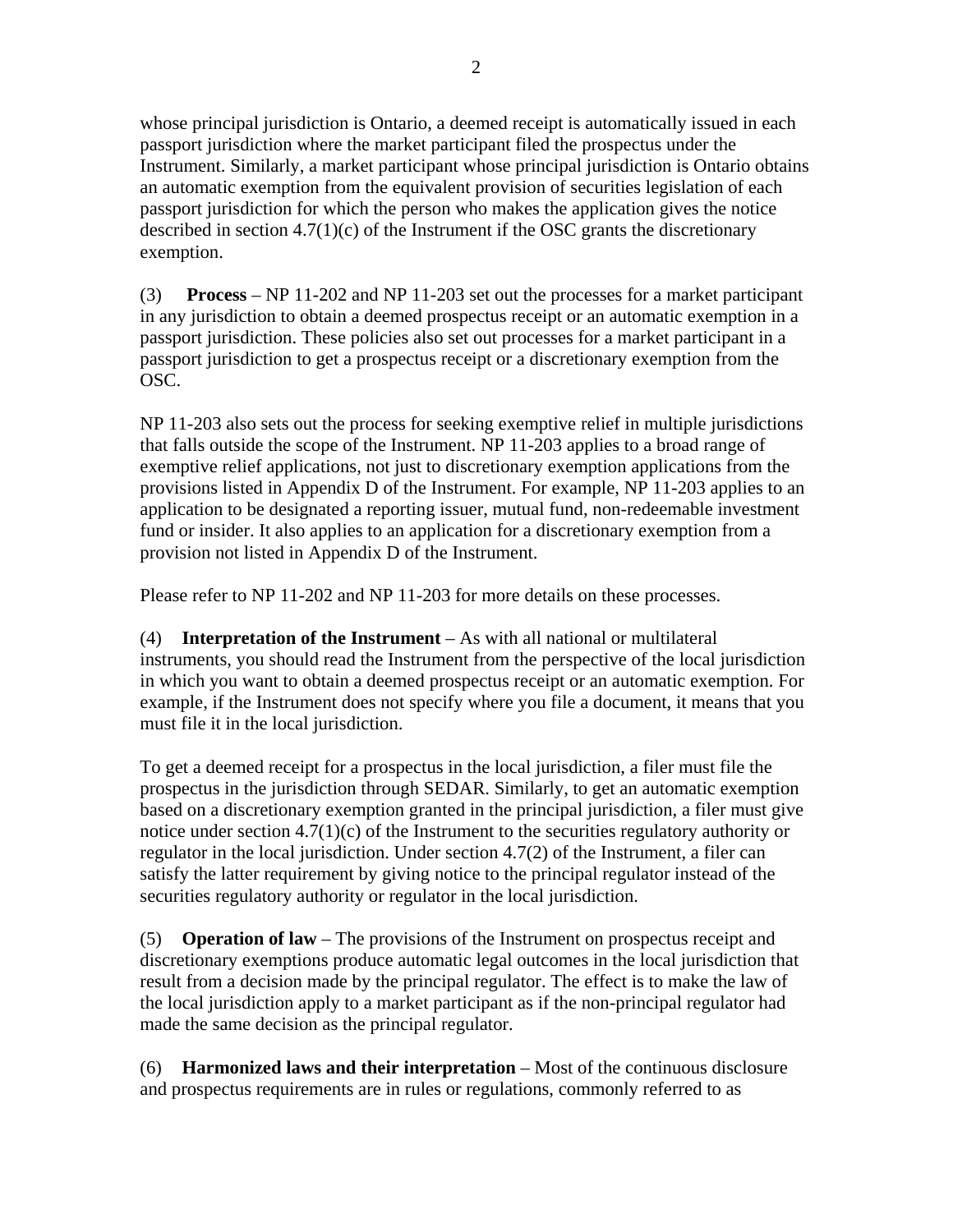<span id="page-3-0"></span>'national instruments'. The securities regulatory authorities and regulators intend to interpret and apply these requirements in a consistent way, and have put in place practices and procedures so this will be the case.

(7) **Exemptions from non-harmonized requirements** – The Instrument contains exemptions from most non-harmonized continuous disclosure requirements and prospectus requirements that exist in a local jurisdiction. These exemptions apply in all jurisdictions, including the principal jurisdiction, for issuers that are reporting issuers, or file a prospectus, in multiple jurisdictions.

(8) **Discretionary exemptions** –The Instrument provides an automatic exemption from an equivalent provision of securities legislation in the local jurisdiction if the principal regulator grants the discretionary exemption and the filer gives the required notice.

# **1.4 Language of documents – Québec**

The Instrument does not relieve issuers filing in Québec from the linguistic obligations prescribed by Québec law, including the specific obligations in the Québec *Securities Act*  (e.g. section 40.1). For example, where a prospectus is filed in several jurisdictions including Québec, the prospectus must be in French or in French and English.

# **PART 2 CONTINUOUS DISCLOSURE**

# **2.1 Exemption from non-harmonized continuous disclosure provisions**

Section 2.1 of the Instrument exempts a reporting issuer from the non-harmonized continuous disclosure provisions listed in Appendix A of the Instrument opposite the name of the local jurisdiction if the issuer is reporting in other jurisdictions. Consequently, the provisions that apply to the reporting issuer in the local jurisdiction are the harmonized continuous disclosure provisions and any non-harmonized continuous disclosure provisions from which the securities regulatory authority or regulator in the local jurisdiction has not provided an exemption under section 2.1 of the Instrument.

An issuer must continue to pay the fees related to the filing of any continuous disclosure document in each jurisdiction where it is a reporting issuer.

Although a reporting issuer does not have to identify a principal regulator to benefit from the exemption in section 2.1 of the Instrument, the securities regulatory authorities or regulators will continue to assign each reporting issuer a principal regulator for continuous disclosure review purposes under CSA Notice 51-312 *Harmonized Continuous Disclosure Review Program*. The principal regulator will deal with the reporting issuer on continuous disclosure related matters and would generally take action in the event of non-compliance.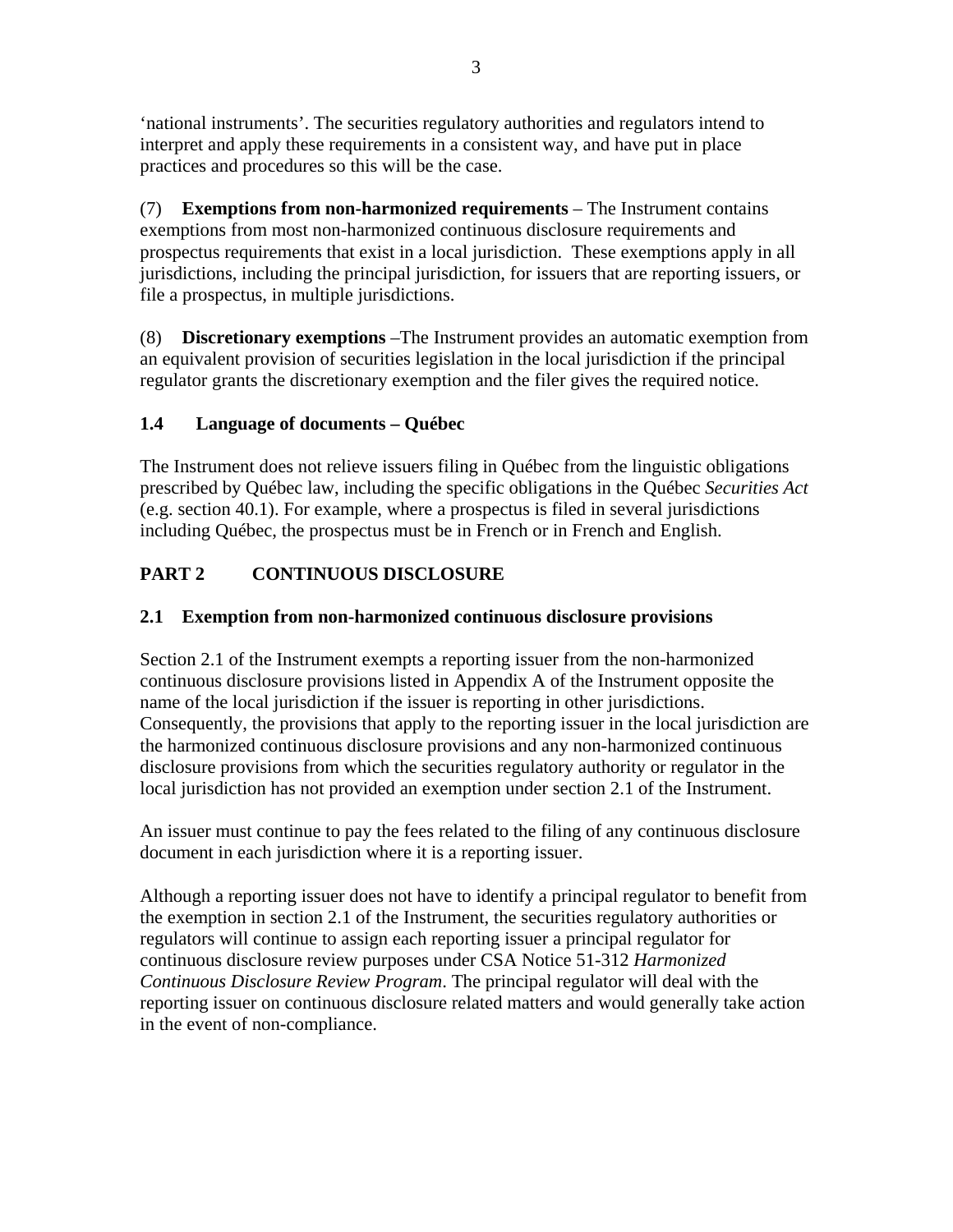#### <span id="page-4-0"></span>**PART 3 PROSPECTUS**

#### **3.1 Principal regulator for prospectus**

For a prospectus filing subject to Part 3 of the Instrument, the principal regulator is the principal regulator identified under section 3.1 of the Instrument. Under this section, the principal regulator must be the securities regulatory authority or regulator in a specified jurisdiction. Section 3.1(1) of the Instrument specifies the following jurisdictions for purposes of that section: British Columbia, Alberta, Saskatchewan, Manitoba, Ontario, Québec, New Brunswick and Nova Scotia.

Section 3.4 of NP 11-202 gives guidance on how to identify the principal regulator for a prospectus filing subject to Part 3 of the Instrument.

### **3.2 Discretionary change in principal regulator for prospectus**

Section 3.2 of the Instrument permits the securities regulatory authority or regulator to change the principal regulator for a prospectus filing subject to Part 3 of the Instrument on its own motion or on application. Section 3.5 of NP 11-202 gives guidance on the process for, and considerations leading to, a discretionary change in principal regulator for a prospectus filing subject to Part 3 of the Instrument.

#### **3.3 Deemed issuance of receipt**

Section 3.3 of the Instrument deems a receipt to be issued for a preliminary prospectus or prospectus in the local jurisdiction if certain conditions are met. A deemed receipt in the local jurisdiction has the same legal effect as a receipt issued in the principal jurisdiction.

To rely on section 3.3 of the Instrument in the local jurisdiction, a filer must file on SEDAR the preliminary prospectus or the pro forma prospectus, and the prospectus, in both the local jurisdiction and the principal jurisdiction. When filing, the filer must also indicate that it is filing the preliminary prospectus or pro forma prospectus under the Instrument. Under the law of the local jurisdiction, these filings trigger the obligation to file supporting documents (e.g., consents and material contracts).

To rely on section 3.3 of the Instrument in the local jurisdiction, the filer must also pay the fees required for the preliminary prospectus, pro forma prospectus or prospectus in the local jurisdiction. The effect of section 3.3 of the Instrument is that the law of the local jurisdiction, including the obligation to pay fees, applies to the filing of a preliminary prospectus, pro forma prospectus or prospectus in the jurisdiction. Section 3.4 of the Instrument does not exempt a filer from the obligation to pay fees in the local jurisdiction.

NP 11-202 sets out the process for making a waiver application for a prospectus filing subject to Part 3 of the Instrument.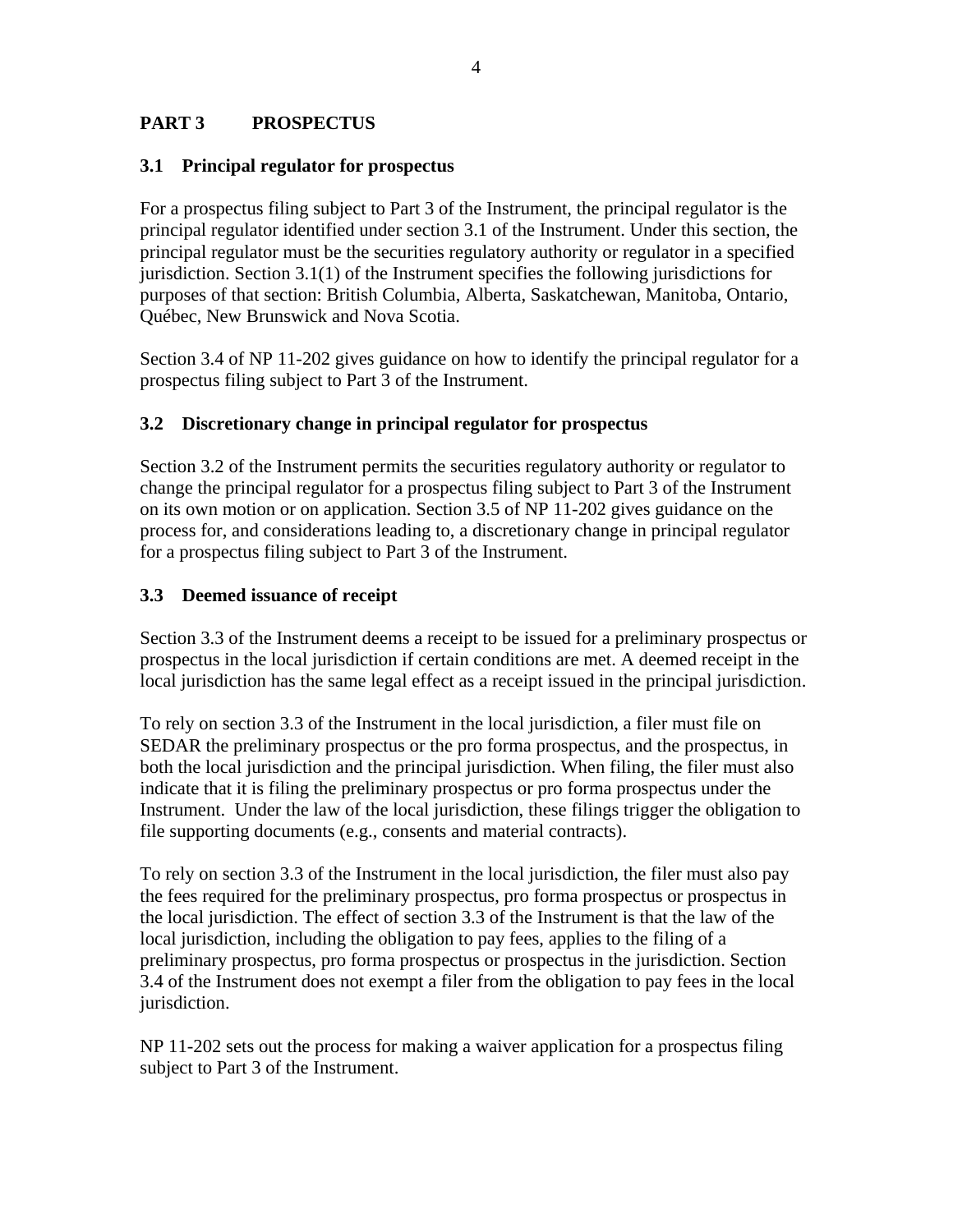<span id="page-5-0"></span>If the principal regulator refuses to issue a receipt for a prospectus, it will notify the filer and the non-principal regulators by sending a refusal letter through SEDAR. In these circumstances, the Instrument will no longer apply to the filing and the filer may deal separately with the local securities regulatory authority or regulator in any non-principal jurisdiction in which the prospectus was filed to determine if the local securities regulatory authority or regulator would issue a local receipt.

### **3.4 Exemption from non-harmonized prospectus provisions**

Section 3.4 of the Instrument provides an exemption from the non-harmonized prospectus provisions listed in Appendix C of the Instrument opposite the name of the local jurisdiction. The exemption is available if a person or company files a preliminary prospectus, pro forma prospectus or prospectus under a provision set out in Appendix B to the Instrument and under a national prospectus instrument in multiple jurisdictions, including its principal jurisdiction. Consequently, the provisions that apply in the local jurisdiction where a preliminary prospectus, pro forma prospectus or prospectus is filed are the harmonized prospectus provisions and any non-harmonized prospectus provisions from which the securities regulatory authority or regulator in the local jurisdiction has not provided an exemption under section 3.4 of the Instrument.

## **3.5 Transition for section 3.3**

Section 3.3 of the Instrument applies to a preliminary prospectus or pro forma prospectus and their related prospectus, and to an amendment to a prospectus, filed on or after March 17, 2008.

Section 3.5(1) of the Instrument removes the deemed receipt that would otherwise be available in the local jurisdiction under section 3.3 of the Instrument if a preliminary prospectus amendment is filed after March 17, 2008 and the related preliminary prospectus was filed before March 17, 2008.

Section 3.5(2) provides an exemption from the requirement in section  $3.3(2)(b)$  of the Instrument to indicate on SEDAR, at the time of filing the preliminary prospectus or pro forma prospectus, that the preliminary prospectus or pro forma prospectus is filed under Instrument. This means there is a deemed receipt in the local jurisdiction for a prospectus amendment if the related preliminary prospectus or pro forma prospectus was filed before March 17, 2008 and the filer indicated on SEDAR that it filed the amendment under the Instrument at the time of filing the amendment.

The exemption from non-harmonized prospectus requirements in section 3.4 of the Instrument is available in the local jurisdiction for a prospectus filed on or after March 17, 2008 even though the related preliminary prospectus or pro forma prospectus was filed in the local jurisdiction before that date and there is no deemed receipt for the prospectus in the local jurisdiction.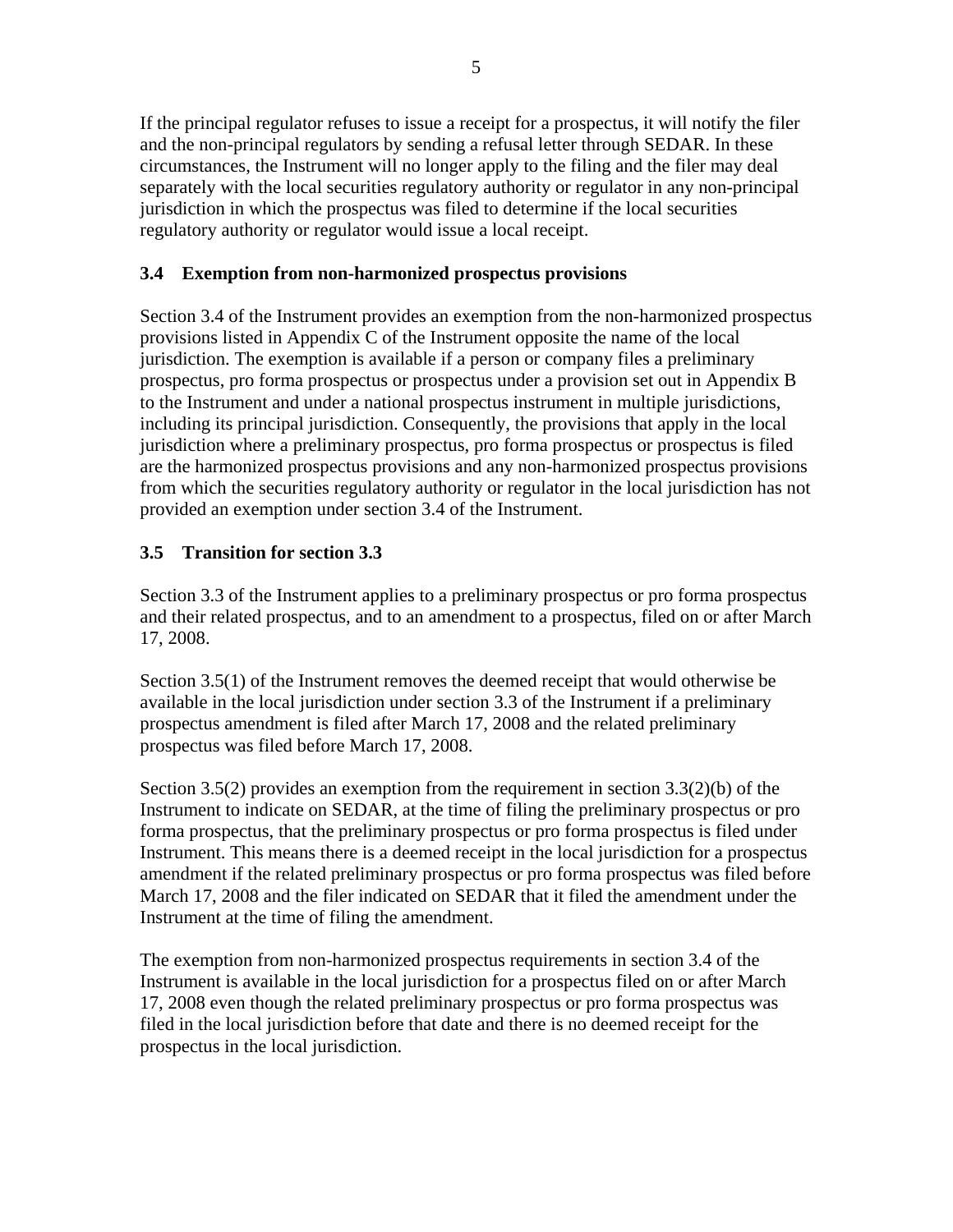### <span id="page-6-0"></span>**PART 4 DISCRETIONARY EXEMPTIONS**

### **4.1 Application**

Part 4 of the Instrument applies to an application for discretionary exemption from a provision listed in Appendix D of the Instrument made in multiple jurisdictions. Part 4 does not apply to a discretionary exemption application from a provision not listed in Appendix D of the Instrument or to other types of exemptive relief applications. For example, Part 4 does not apply to an application to designate a person to be a reporting issuer, mutual fund, non-redeemable investment fund or insider**.** 

### **4.2 Principal regulator for discretionary exemption applications**

For purposes of a discretionary exemption application under Part 4 of the Instrument, the principal regulator is the principal regulator identified under sections 4.1 to 4.5 of the Instrument. Under these sections, the principal regulator must be the securities regulatory authority or regulator in a specified jurisdiction. Section 4.1 of the Instrument specifies the following jurisdictions for purposes of Part 4: British Columbia, Alberta, Saskatchewan, Manitoba, Ontario, Québec, New Brunswick and Nova Scotia.

Section 3.6 of NP 11-203 gives guidance on how to identify the principal regulator for a discretionary exemption application under Part 4 of the Instrument.

### **4.3 Discretionary change of principal regulator for discretionary exemption applications**

Section 4.6 of the Instrument permits the securities regulatory authority or regulator to change the principal regulator for a discretionary exemption application under Part 4 of the Instrument on its own motion or on application. Section 3.7 of NP 11-203 gives guidance on the process for, and considerations leading to, a discretionary change in principal regulator for a discretionary exemption application under Part 4 of the Instrument.

## **4.4 Passport application of discretionary exemptions**

Section 4.7(1) of the Instrument exempts a person or company from an equivalent provision of securities legislation in the local jurisdiction if the principal regulator for the application grants the discretionary exemption, the filer gives the notice required under paragraph (c) of that section and other conditions are met. The equivalent provisions from which an automatic exemption is available under section 4.7(1) of the Instrument are set out in Appendix D of the Instrument.

A discretionary exemption under section 4.7(1) of the Instrument is available in the passport jurisdictions for which the filer gives the required notice when filing the application. However, the discretionary exemption can become available later in other passport jurisdictions if the circumstances warrant. For example, if a reporting issuer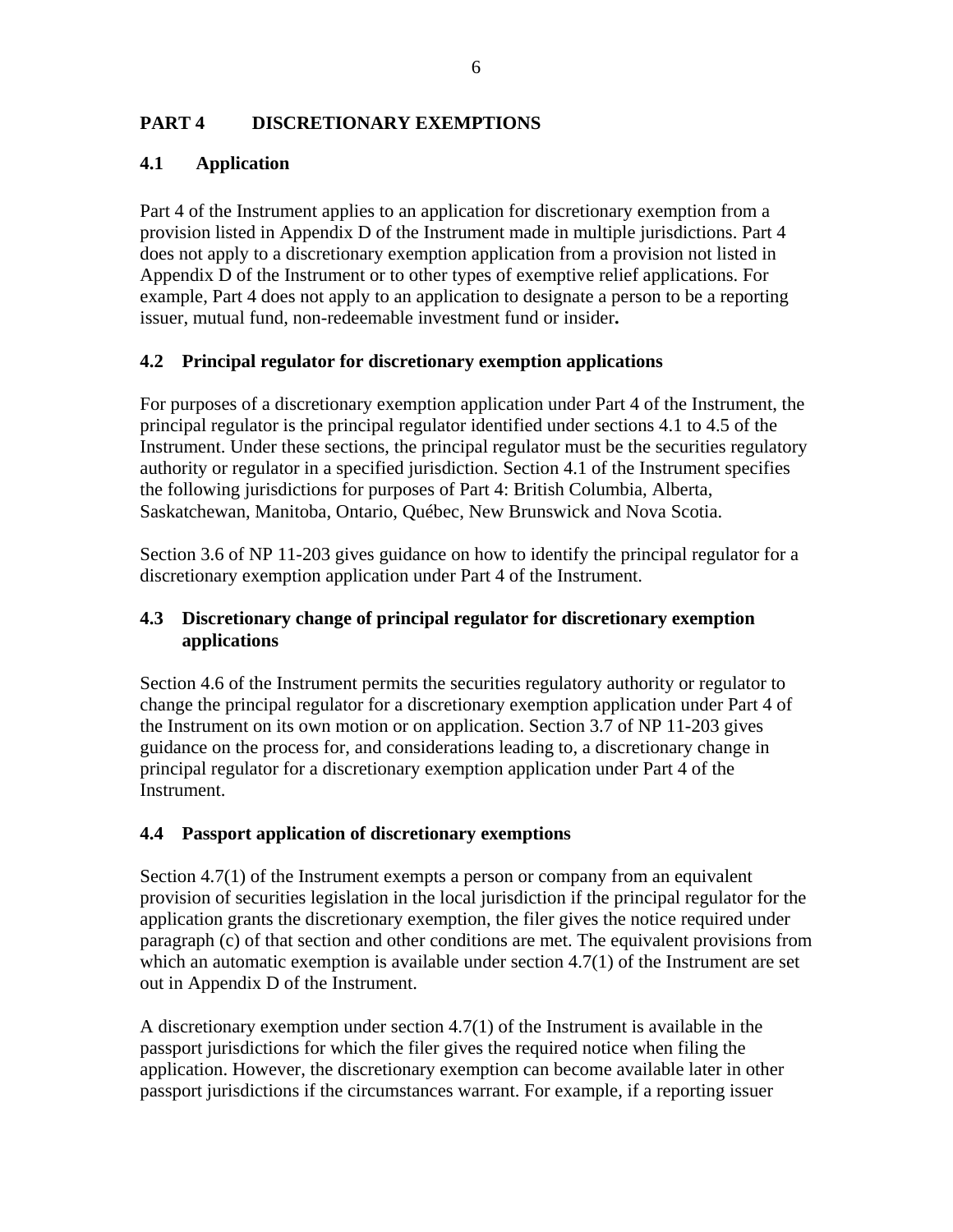<span id="page-7-0"></span>obtains a discretionary exemption from a national continuous disclosure requirement in its principal jurisdiction and an automatic exemption under section 4.7(1) in three nonprincipal jurisdictions in 2008 and the issuer becomes a reporting issuer in a fourth nonprincipal jurisdiction in 2009, the issuer could obtain an automatic exemption in the new jurisdiction. To obtain the automatic exemption in the new jurisdiction, the issuer would have to give the notice referred to in section 4.7(1)(c) of the Instrument in respect of that jurisdiction and meet the other condition of the exemption.

Under section  $4.7(2)$  of the Instrument the filer may give the required notice to the principal regulator instead of the non-principal regulator.

A filer should identify in the application all the exemptions required and give notice for all the jurisdictions in which section 4.7(1) of the Instrument is intended to be relied upon. If an exemption is required in a non-principal jurisdiction when the filer files the application, but the filer does not give the required notice for that jurisdiction until after the principal regulator grants the exemption, the securities regulatory authority or regulator of the non-principal jurisdiction will take appropriate action. This could include removing the exemption, in which case the filer may have an opportunity to be heard in that jurisdiction in appropriate circumstances.

Because, under the Instrument, a person or company files an application for a discretionary exemption only in the principal jurisdiction to obtain an automatic exemption in multiple jurisdictions, the filer is required to pay fees only in the principal jurisdiction.

NP 11-203 sets out the process for seeking exemptive relief in multiple jurisdictions, including the process for seeking a discretionary exemption under Part 4 of the Instrument.

### **4.5 Availability of passport for discretionary exemptions applied for before March 17, 2008**

Under section 4.8(1) of the Instrument, an exemption from the equivalent provision is automatically available in the local jurisdiction if

- an application was made in a specified jurisdiction before March 17, 2008 for an exemption from a provision of securities legislation that is now listed in Appendix D of the Instrument,
- the securities regulatory authority or regulator in the specified jurisdiction granted the exemption before, on or after March 17, 2008, and
- certain other conditions are met.

These conditions include giving the notice required under section  $4.8(1)(c)$ . Section 4.8(2) permits the filer to give the required notice to the securities regulatory authority or regulator that would be the principal regulator for the application under Part 4 if an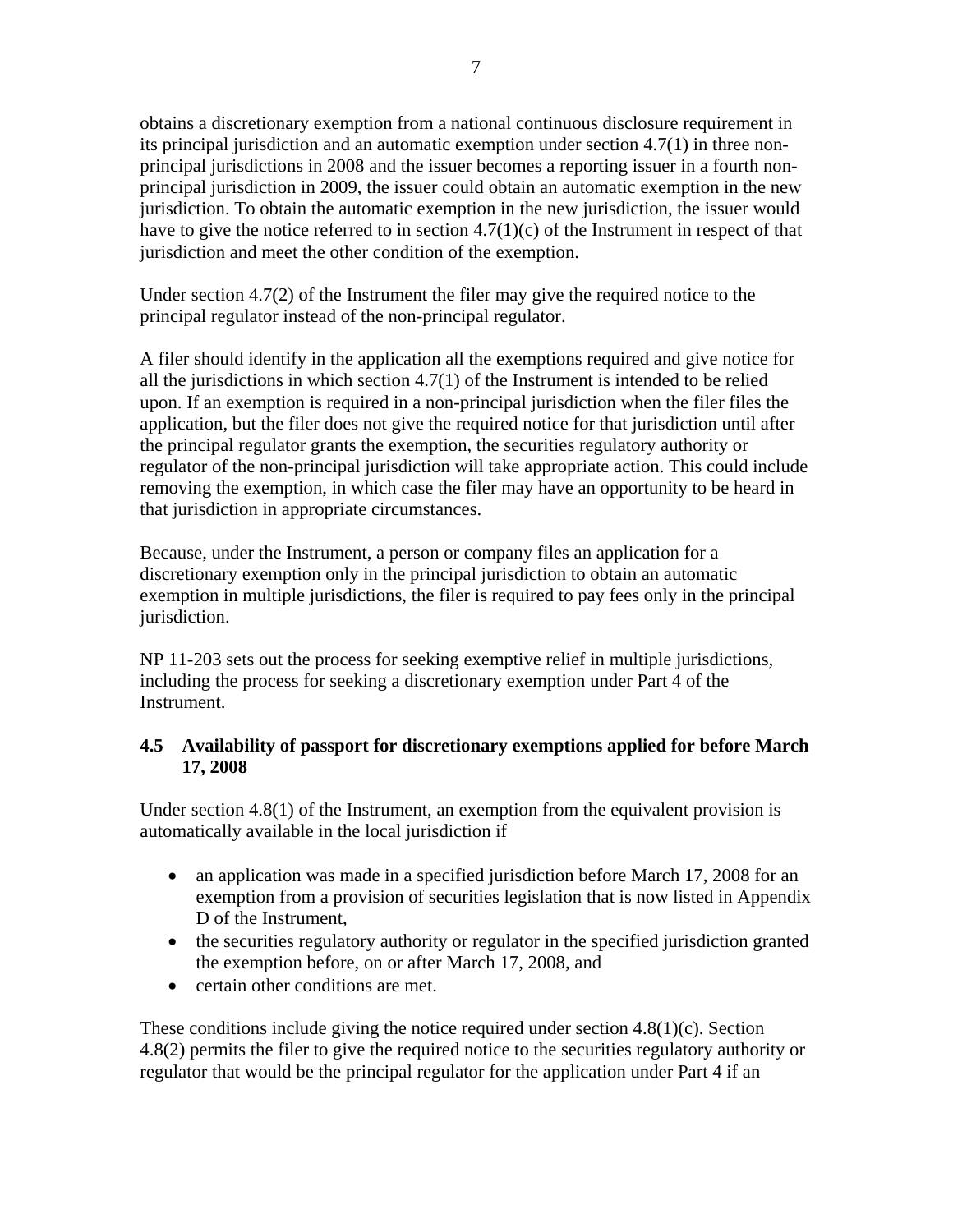<span id="page-8-0"></span>application were to be made under that Part at the time the notice is given, instead of to the non-principal regulator.

Under section 4.1, the specified jurisdictions are British Columbia, Alberta, Saskatchewan, Manitoba, Ontario, Québec, New Brunswick and Nova Scotia.

A specified jurisdiction for purposes of section 4.8 of the Instrument is a principal jurisdiction under MI 11-101. Therefore, under section 4.8(1) of the Instrument, an exemption from the equivalent provision is automatically available in the local jurisdiction if

- an application was made before March 17, 2008 in the principal jurisdiction, as defined in MI 11-101, for an exemption from a CD requirement, as defined in that Instrument, which is now listed in Appendix D of the Instrument,
- the securities regulatory authority or regulator in the principal jurisdiction granted the exemption before March 17, 2008, and
- $\bullet$  the other conditions of section 4.8(1) of the Instrument are met, including giving notice.

Section 4.8(3) of the Instrument provides an exemption from the notice requirement in section 4.8(1)(c) of the Instrument if, before March 17, 2008, the principal regulator under MI 11-101 granted the exemption and the reporting issuer filed the notice of principal regulator under section 2.2 or 2.3 of that Instrument.

The combined effect of sections 4.8(1) and 4.8(3) is to make the exemption from a CD requirement granted by the principal regulator under MI 11-101 automatically available in the local jurisdiction, even though the decision of the principal regulator under MI 11- 101 does not refer to the local jurisdiction. To benefit from this, however, the reporting issuer must comply with the terms and conditions of the decision of the principal regulator under MI 11-101. Only exemptions granted from CD requirements that are now listed in Appendix D of the Instrument become available in the local jurisdiction in this way.

Appendix A of this policy lists the CD requirements from which a reporting issuer could get an exemption under section 3.2 of MI 11-101. Appendix D of the Instrument sets out the list of equivalent provisions.

## **PART 5 EFFECTIVE DATE**

### **5.1 Effective date**

The Instrument applies to continuous disclosure documents, prospectuses and discretionary exemption applications filed on or after March 17, 2008.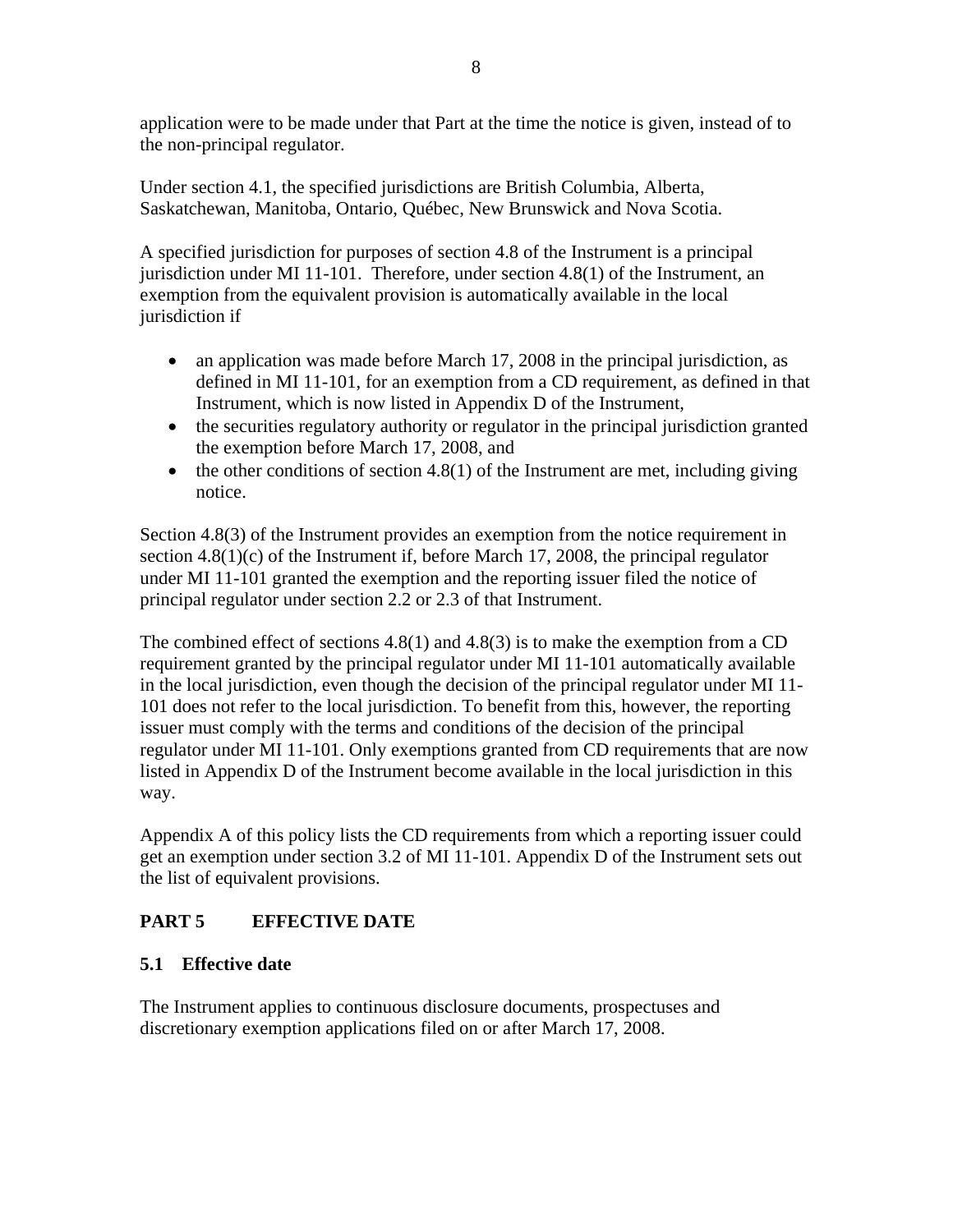#### **Companion Policy 11-102CP**  *Passport System*

#### **Appendix A**

#### **CD requirements under MI 11-101**

<span id="page-9-0"></span>**For ease of reference, this appendix reproduces the definition of CD requirements in MI 11-101 even though some references might no longer be relevant because sections were repealed after September 19, 2005 when MI 11-101 came into force.** 

# **British Columbia:**  *Securities Act*: section 85 and 117 *Securities Rules*: section 144 (except as it relates to fees), 145 (except as it relates to fees, 152 and 153 sections 2, 3 and 189 as they relate to a filing under another CD requirement, as defined in MI 11-101 **Alberta:**  *Securities Act*: **sections 146, 149 (except as it relates to fees), 150, 152 and** 157.1 *Securities Commission Rules (General)*: except as it relates to a prospectus, section 143 – 169, 196 and 197 **Saskatchewan:**  *The Securities Act, 1988*: section 84, 86 – 88, 90, 94 and 95 *The Securities Regulations*: section 117 – 138.1 and 175 as it relates to a filing under another CD requirement, as defined under MI 11-101 **Manitoba:**  *Securities Act*: sections 101(1), 102(1), 104, 106(3), 119, 120 (except as it relates to fees) and 121– 130 *Securities Regulation*: sections 38 – 40 and 80 – 87 **Québec:**  *Securities Act*: sections 73 excluding the filing requirement of a statement of material change, 75 excluding the filing requirement, 76, 77 excluding the filing requirement, 78, 80 – 82.1, 83.1, 87, 105 excluding the filing requirement, 106 and 107 excluding the filing requirement *Securities Regulation*: sections 115.1 – 119, 119.4, 120 – 138 and 141 – 161 *Regulations*: No. 14, No. 48, Q-11, Q-17 (Title IV) and 62 – 102 A document filed with or delivered to the Autorité des marchés financiers, delivered to securityholder in Québec

or disseminated in Québec under section 3.2 of the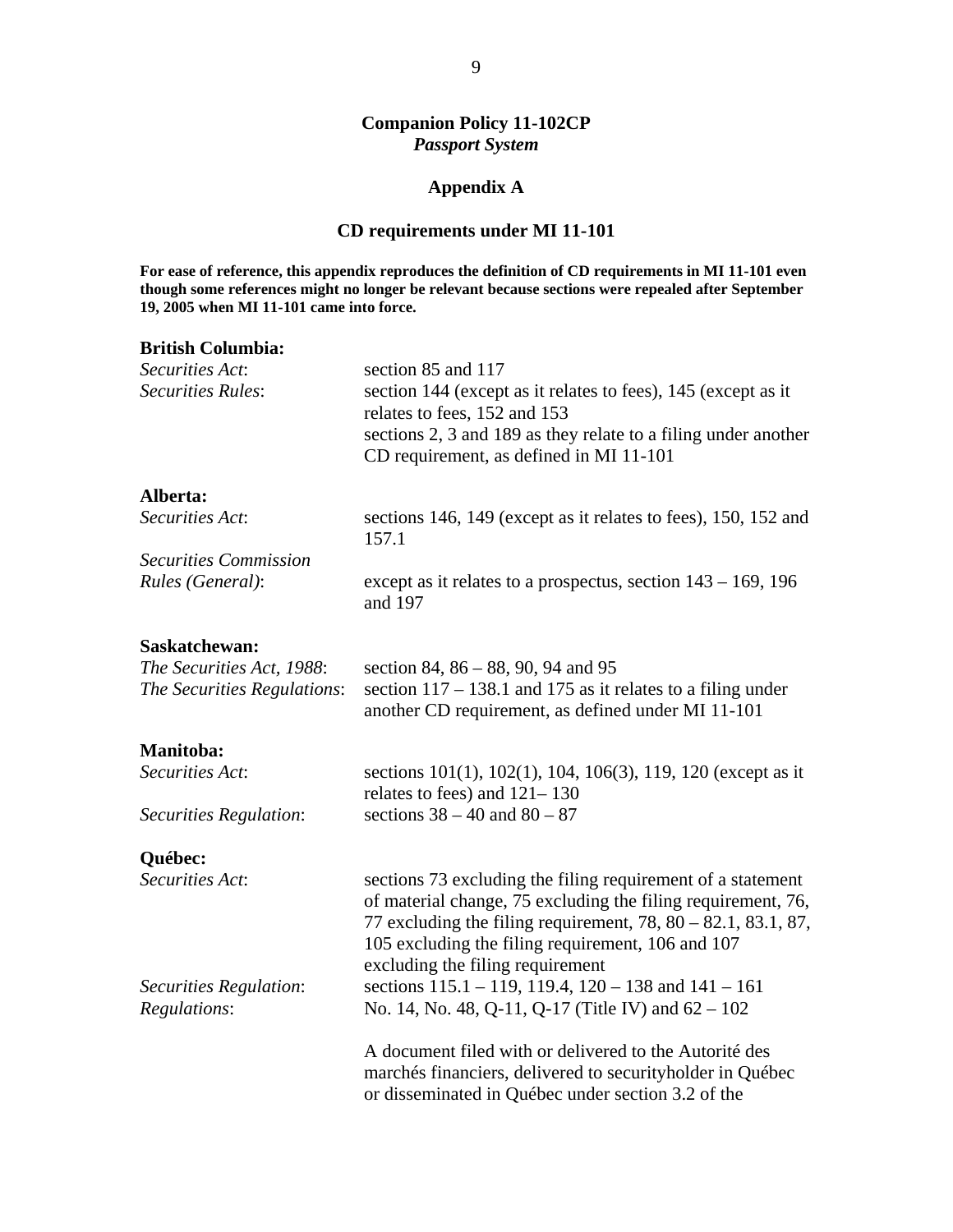|                                                     | Instrument, is deemed, for the purposes of securities<br>legislation in Québec, to be a document filed, delivered or<br>disseminated under Chapter II of Title III or section 84 of<br>the Securities Act (Québec). |
|-----------------------------------------------------|---------------------------------------------------------------------------------------------------------------------------------------------------------------------------------------------------------------------|
| <b>New Brunswick:</b><br><i>Securities Act:</i>     | sections $89(1) - (4)$ , 90, 91, 100 and 101                                                                                                                                                                        |
| <b>Nova Scotia:</b>                                 |                                                                                                                                                                                                                     |
| Securities Act:<br><i>General Securities Rules:</i> | section 81, 83, 84 and 91<br>sections 9, 140(2), 140(3) and 141                                                                                                                                                     |
| <b>Newfoundland</b><br>and Labrador:                |                                                                                                                                                                                                                     |
| Securities Act:                                     | except as they relate to fees, sections $76, 78 - 80, 82, 86$<br>and 87                                                                                                                                             |
| Securities Regulations:                             | sections $4 - 14$ and $71 - 80$                                                                                                                                                                                     |
| <b>Yukon:</b>                                       |                                                                                                                                                                                                                     |
| <i>Securities Act:</i>                              | section $22(5)$ except as it relates to filing a new or amended<br>prospectus                                                                                                                                       |
|                                                     |                                                                                                                                                                                                                     |

#### **All jurisdictions:**

- (a) National Instrument 43-101 *Standards of Disclosure for Mineral Projects*, except as it relates to a prospectus,
- (b) National Instrument 51-101 *Standards of Disclosure for Oil and Gas Activities*, except as it relates to a prospectus,
- (c) National Instrument 51-102 *Continuous Disclosure Obligations*,
- (d) National Instrument 52-107 *Acceptable Accounting Principles, Auditing Standards and Reporting Currency* as it applies to a document filed under National Instrument 51-102 *Continuous Disclosure Obligations*,
- (e) National Instrument 52-108 *Auditor Oversight*,
- (f) National Instrument 52-109 *Certification of Disclosure in Issuers' Annual and Interim Filings*,
- (g) National Instrument 52-110 *Audit Committees*, except in British Columbia
- (h) BC Instrument 52-509 *Audit Committees*, only in British Columbia